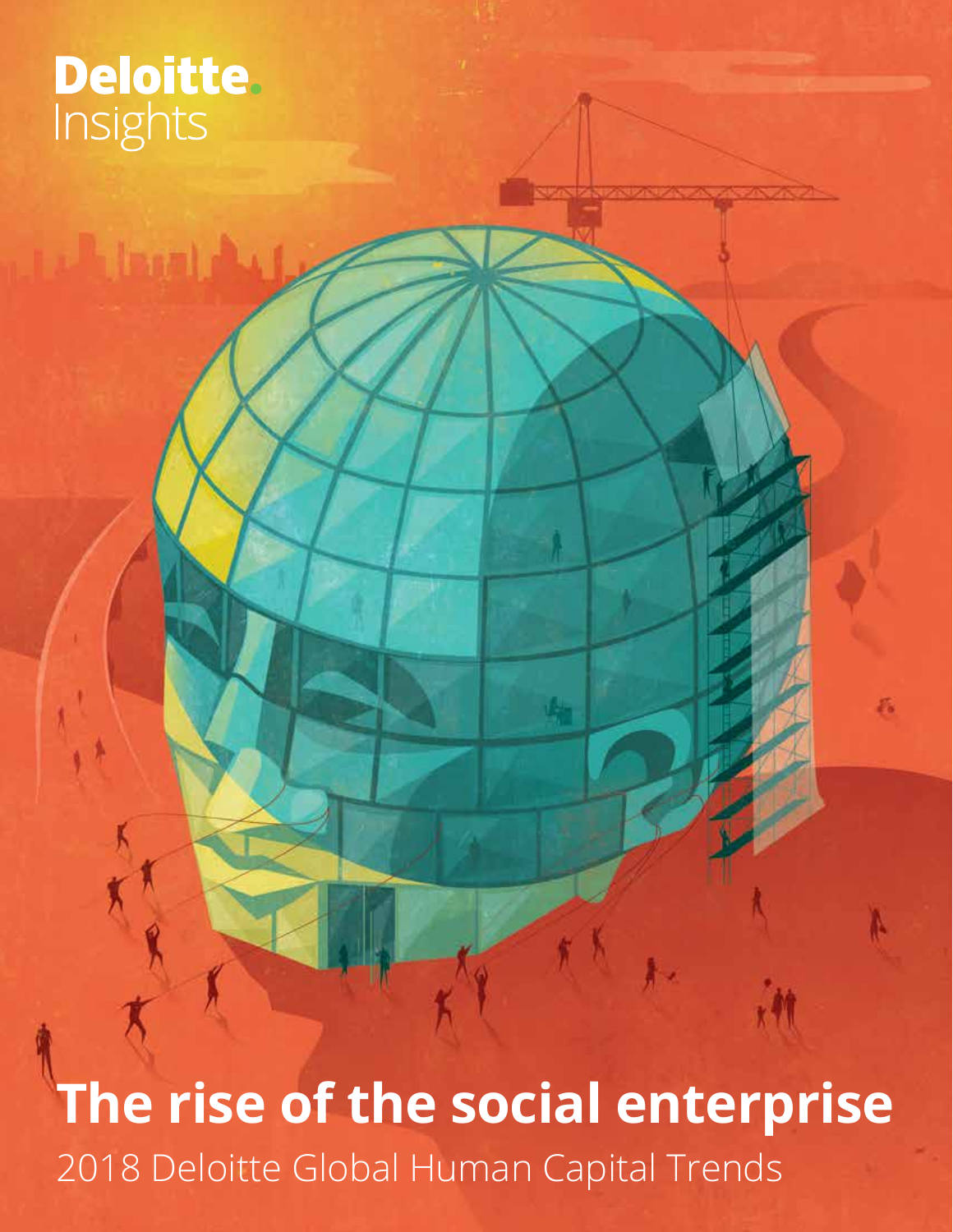

**Experience Deloitte's** *Global Human Capital Trends* **like never before. Access the new HC Trends app featuring exclusive content.**

Deloitte's Human Capital professionals leverage research, analytics, and industry insights to help design and execute the HR, talent, leadership, organization, and change programs that enable business performance through people performance. Visit the Human Capital area of www.deloitte. com to learn more.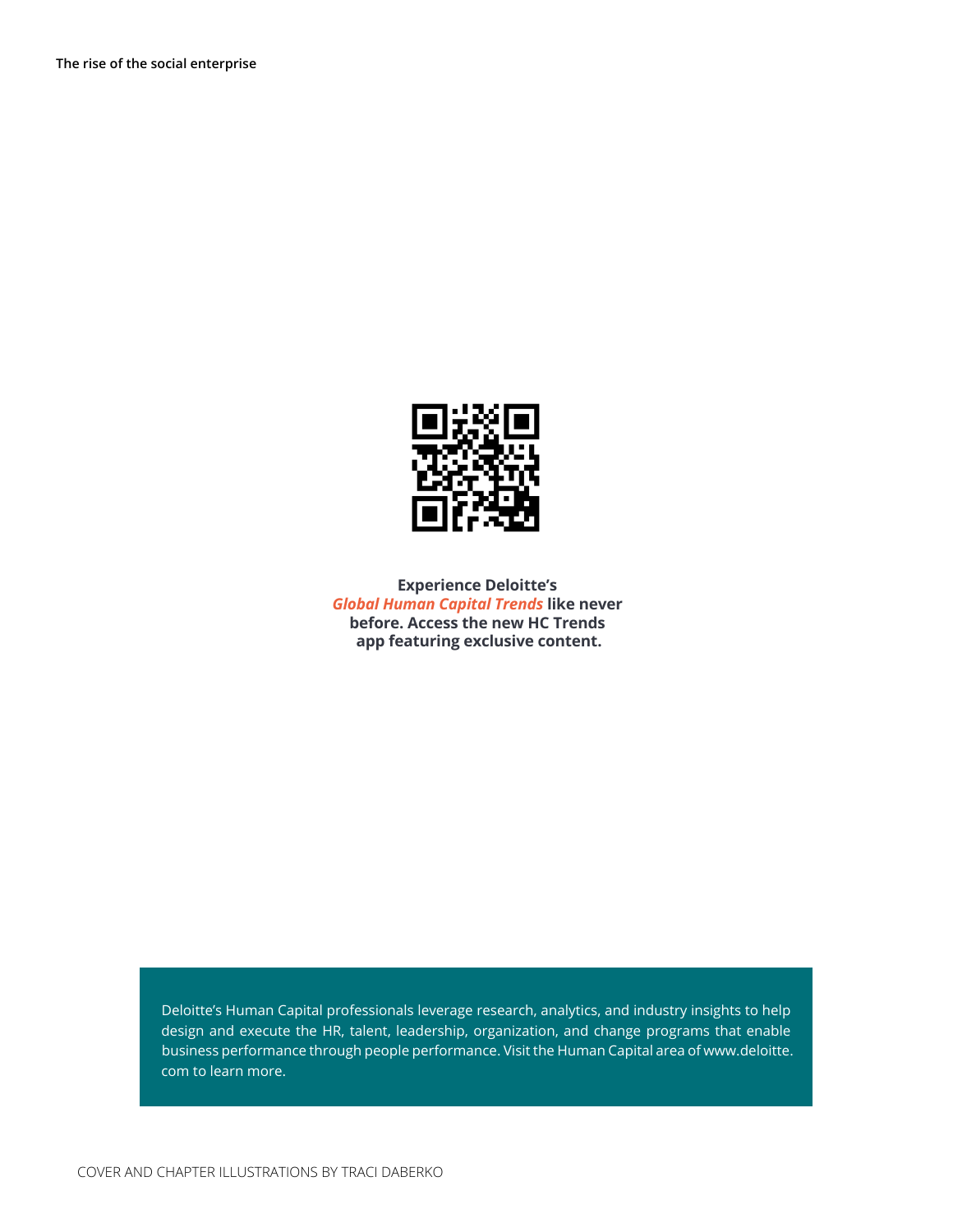# This year's 10 trends

**The 2018 Deloitte Global Human Capital Trends report, drawing on a survey of more than 11,000 HR and business leaders globally,describes the emergence of the social enterprise as a response to heightened societal expectations and rapid technological change—and the human capital implications for organizations to address today.**



# **THE SYMPHONIC C-SUITE: TEAMS LEADING TEAMS**

Senior leaders can't afford to work in silos in today's complex, dynamic environment. The goal is to act as a symphony of experts playing in harmony—instead of a cacophony of experts who sound great alone, but not together.



# **THE WORKFORCE ECOSYSTEM: MANAGING BEYOND THE ENTERPRISE**

The composition of the workforce is changing dramatically. As alternative work arrangements become more common, how can organizations appeal to, engage with, and drive value through workers of all different types?



# **NEW REWARDS: PERSONALIZED, AGILE, AND HOLISTIC**

Why have rewards remained stuck in the past, when almost every other aspect of HR has undergone transformative change? Leading companies are now undertaking the hard work of creating personalized rewards programs based on understanding each individual's needs.



# **FROM CAREERS TO EXPERIENCES: NEW PATHWAYS**

Rather than an orderly, sequential progression from job to job, 21st-century careers can be viewed as a series of developmental experiences, each offering the opportunity to acquire new skills, perspectives, and judgment.



## **THE LONGEVITY DIVIDEND: WORK IN AN ERA OF 100-YEAR LIVES**

People are living longer, and organizations are shifting their attitudes toward older workers as a result. Organizations that can turn advancing worker age into an asset could gain a competitive advantage.











# **CITIZENSHIP AND SOCIAL IMPACT: SOCIETY HOLDS THE MIRROR**

Stakeholders today are taking an intense look at organizations' impact on society, and their expectations for good corporate citizenship are rising. In an effort to meet these expectations, leading organizations are making citizenship a core part of their strategy and identity.

# **WELL-BEING: A STRATEGY AND A RESPONSIBILITY**

Many employers are putting in place innovative programs for financial wellness, mental health, healthy diet and exercise, mindfulness, sleep, stress management, and more. The aim? To both increase worker productivity and meet new social expectations.

# **AI, ROBOTICS, AND AUTOMATION: PUT HUMANS IN THE LOOP**

As AI and other advanced technologies permeate the workplace, skills such as critical thinking, creativity, and problem-solving gain in importance. Leading companies are recognizing that these technologies are most effective when they complement humans, not replace them.

## **THE HYPER-CONNECTED WORKPLACE: WILL PRODUCTIVITY REIGN?**

Workplaces are being flooded with new and exciting communications tools, each promising to improve productivity. But management must still make important decisions about which tools to use and how to use them—including, perhaps, the decision not to use certain tools at all.

# **PEOPLE DATA: HOW FAR IS TOO FAR?**

The use of workforce data to analyze, predict, and help improve performance has exploded over the last few years. But as organizations start to use people data in earnest, new risks as well as opportunities are taking shape.

As used in this document, "Deloitte" means Deloitte LLP and its subsidiaries. Please see www.deloitte.com/us/about for a detailed description of the legal structure of Deloitte LLP and its subsidiaries. Certain services may not be available to attest clients under the rules and regulations of public accounting. Copyright © 2018 Deloitte Development LLC. All rights reserved.

Member of Deloitte Touche Tohmatsu Limited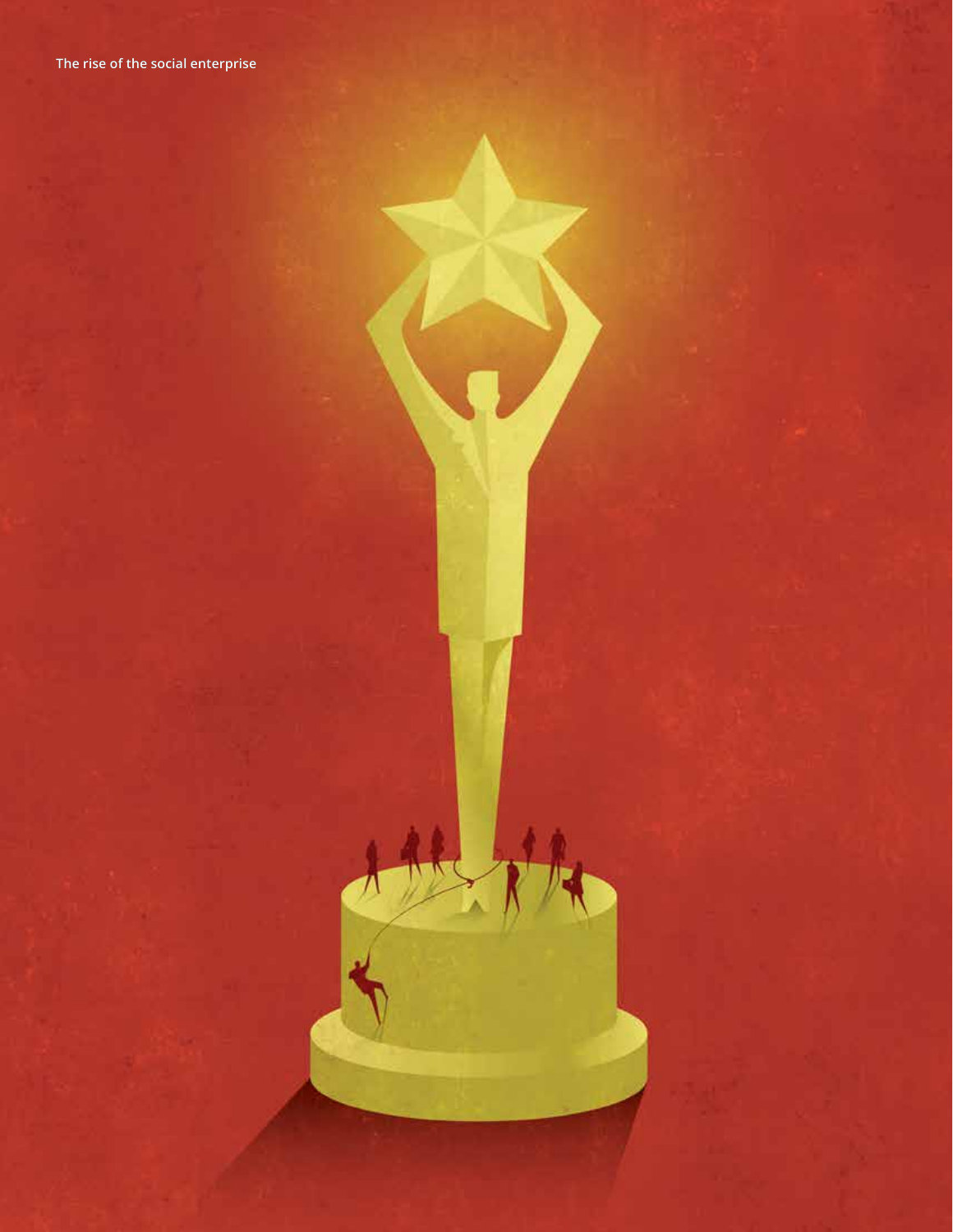# **New rewards**

Personalized, agile, and holistic

**For decades, designing rewards programs was a relatively straightforward exercise of finding the right mix of compensation and traditional benefits such as health insurance and vacation time. Those days are over. Leading organizations now understand that a personalized, agile, holistic rewards system is essential to attracting, motivating, and developing talent. So why are so many companies falling short, even as they realize their rewards programs are outdated?** 

EWARDS are in the midst of a transition<br>from the strictly standardized to the highly<br>personalized. Companies at the forefront of from the strictly standardized to the highly personalized. Companies at the forefront of this wave are creating rewards programs that are delivered more continuously, aligned more closely with individual preferences, and based more fully on an employee's whole contribution—to the team and the organization. These companies understand that effective rewards programs require a personal relationship with each worker. Done correctly, this new approach to rewards can become a huge competitive advantage.

Yet our research indicates that few companies are making this transition successfully. Yes, they understand the need; 76 percent have reinvented performance management to be more continuous. However, 91 percent of companies still follow the utterly conventional practice of conducting salary reviews only once a year—or even less often.<sup>1</sup> Even worse, organizations rate their rewards program with a net promoter score of -15, and only 21 percent would recommend their program to others.<sup>2</sup>

Many business as well as HR leaders recognize the problem. In this year's *Global Human Capital Trends* survey, 37 percent of respondents rated rewards as very important, yet only 9 percent indicated that they were "very ready" to deal with this challenge.

From this low baseline, we did additional research to try to understand how well rewards systems are driving business outcomes. The results are shockingly poor (table 1).<sup>3</sup>

These low numbers point to a serious problem. While other talent strategies have evolved, rewards practices are lagging behind.

# **What is wrong with rewards?**

We see three major areas where today's rewards programs are out of line with employee preferences.

First, employees respond favorably to agile compensation programs that provide raises, bonuses, or other incentives more often than the traditional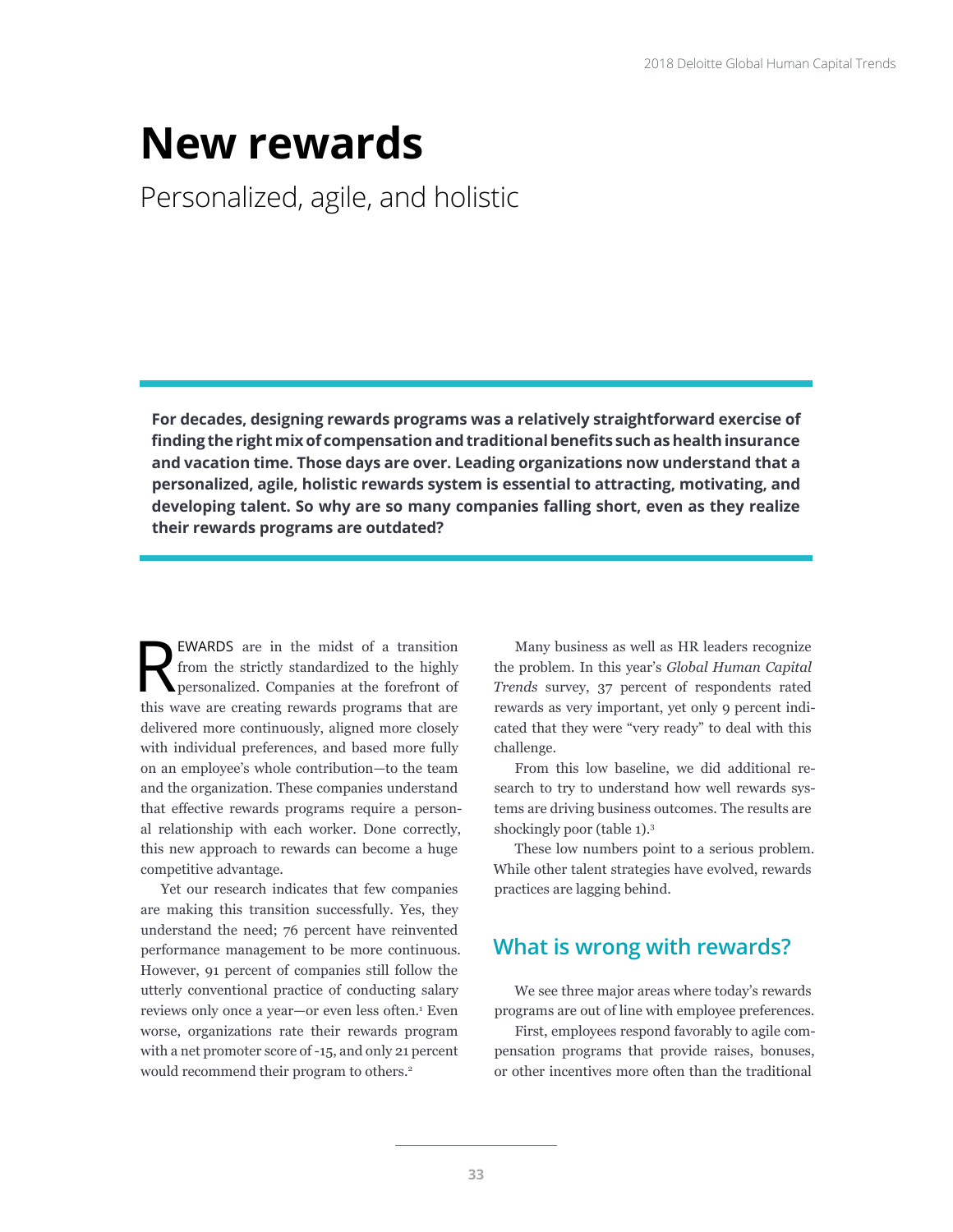# **AN ALIGNED REWARDS STRATEGY CORRELATES WITH HIGH GROWTH EXPECTATIONS**

Respondents from organizations whose rewards strategies were highly aligned with organizational goals were the most likely to anticipate growth of 10 percent or more.

#### **Figure 1. Influence of rewards strategy alignment on organizational growth**



**SHARE OF EACH COHORT EXPECTING GROWTH OF 10% OR MORE IN THE NEXT YEAR**

*n = 11,069*

Source: Deloitte *Global Human Capital Trends* survey, 2018.

**Deloitte Insights | deloitte.com/insights**

Explore the data further in the **[Global Human Capital Trends app](https://rebrand.ly/cbde)**.

#### **Table 1. Rewards' perceived effectiveness in driving business outcomes**

| <b>Business</b><br>outcome       | <b>Percentage of respondents</b><br>rating their organization's<br>rewards programs "very<br>effective" in achieving<br>this result |
|----------------------------------|-------------------------------------------------------------------------------------------------------------------------------------|
| <b>Motivating talent</b>         | 3%                                                                                                                                  |
| Growing and<br>developing talent | 5%                                                                                                                                  |
| <b>Attracting talent</b>         | 6%                                                                                                                                  |
| <b>Retaining talent</b>          | 8%                                                                                                                                  |
| Aligning with<br>business goals  | 12%                                                                                                                                 |

Source: Bersin, Deloitte Consulting LLP, High-impact total rewards research, 2018.

once-a-year rewards system. And companies have a strong incentive to implement these programs. A study by Globoforce found that employees who receive regular small rewards, in the form of money, points, or thanks, are a staggering *eight times* more engaged than those who receive compensation and bonus increases once a year.4

Our research shows that 20 percent of companies give workers performance ratings more than once per year, but only 9 percent adjust salary at that pace.5 Compounding the problem, most remuneration programs are inflexible and narrowly focused on experience and tenure.

Second, organizations are missing an opportunity to better understand worker preferences and tailor a wider range of rewards to a more diverse workforce. Rewards programs remain primarily focused on traditional (on-campus, on-balance-sheet) workers and traditional types of benefits such as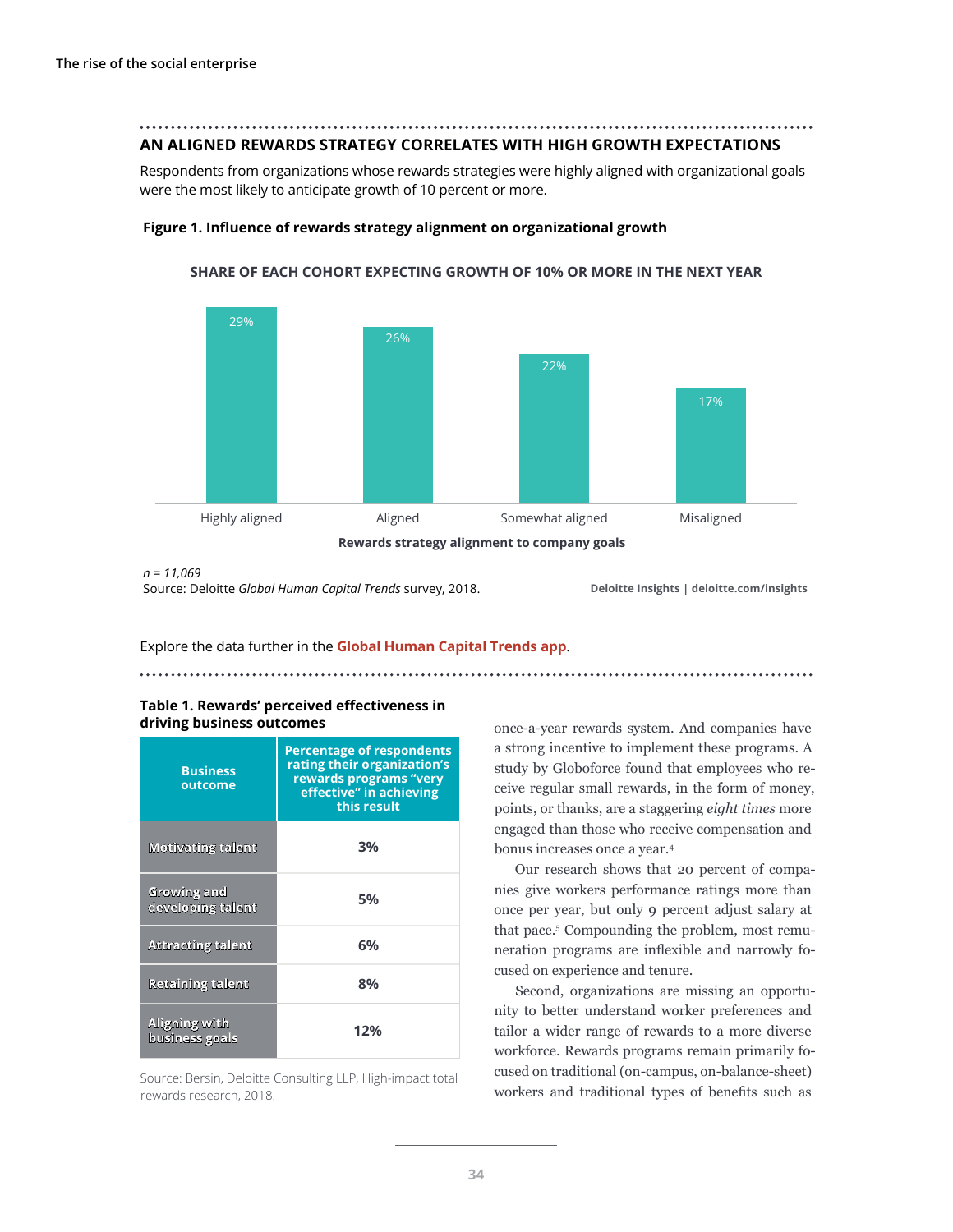Companies at the forefront of this wave are creating rewards programs that are delivered more continuously, aligned more closely with individual preferences, and based more fully on an employee's whole contribution to the team and the organization.

health insurance, sick leave, and overtime pay. Many exclude elements such as flexibility, development, recognition, and other incentives, particularly for contract or other off-balance-sheet workers.

While some first movers are shifting toward truly personalized rewards, most companies are still struggling to customize and communicate rewards tailored to the individual. Only 8 percent of organizations in this year's survey said that their rewards program was "very effective" at creating a personalized, flexible solution. And just 9 percent of companies in a recent study reported that they use data and analysis, such as conjoint analysis, to a great or very great extent to understand employee preferences.<sup>6</sup>

Third, most rewards programs are not seen as "fair." For instance, upon surveying more than 4,000 workers at the 10 biggest technology companies, Blind found that only 45 percent of those highly compensated employees felt they were "fairly paid."7 At many companies, the process for deciding pay is considered political or arbitrary, which has a huge impact on retention and turnover. Lack of transparency compounds the problem: A study by Payscale found that employees who do not understand the pay process are 60 percent more likely to leave the organization.<sup>8</sup>

Topics such as pay for performance, pay fairness, and pay equity are nothing new; HR departments have debated them for decades. What makes things different today are workers' increased expectations—for transparency and flexibility around rewards—and their greater access to information, including salary data via websites such as Glassdoor, Fishbowl, LinkedIn, and others.

# **First movers: Aligning rewards with preferences**

Companies that fundamentally revamp their rewards programs to make them more varied and personalized are seeing positive results. Some of these companies are taking creative approaches to achieving greater alignment among rewards strategy, individual preferences, and company goals.

For example, a major apparel manufacturer now offers people three elements of remuneration. Each element is based on a different set of criteria: Increases in base pay reflect an employee's alignment and growth

in core values; bonus amounts are entirely tied to the achievement of specific goals; and incentives and long-term stock options are awarded based on leadership activities and 360° feedback. This flexible system empowers employees to decide if they want to focus on core teamwork, achieve stretch goals, or move into leadership roles.

Or consider a European consulting firm that gives new employees a range of rewards options when they accept an employment offer. The new hire can choose salary or stock options; an extra week of vacation or higher pay; and a higher bonus based on results or a more modest increase in base pay.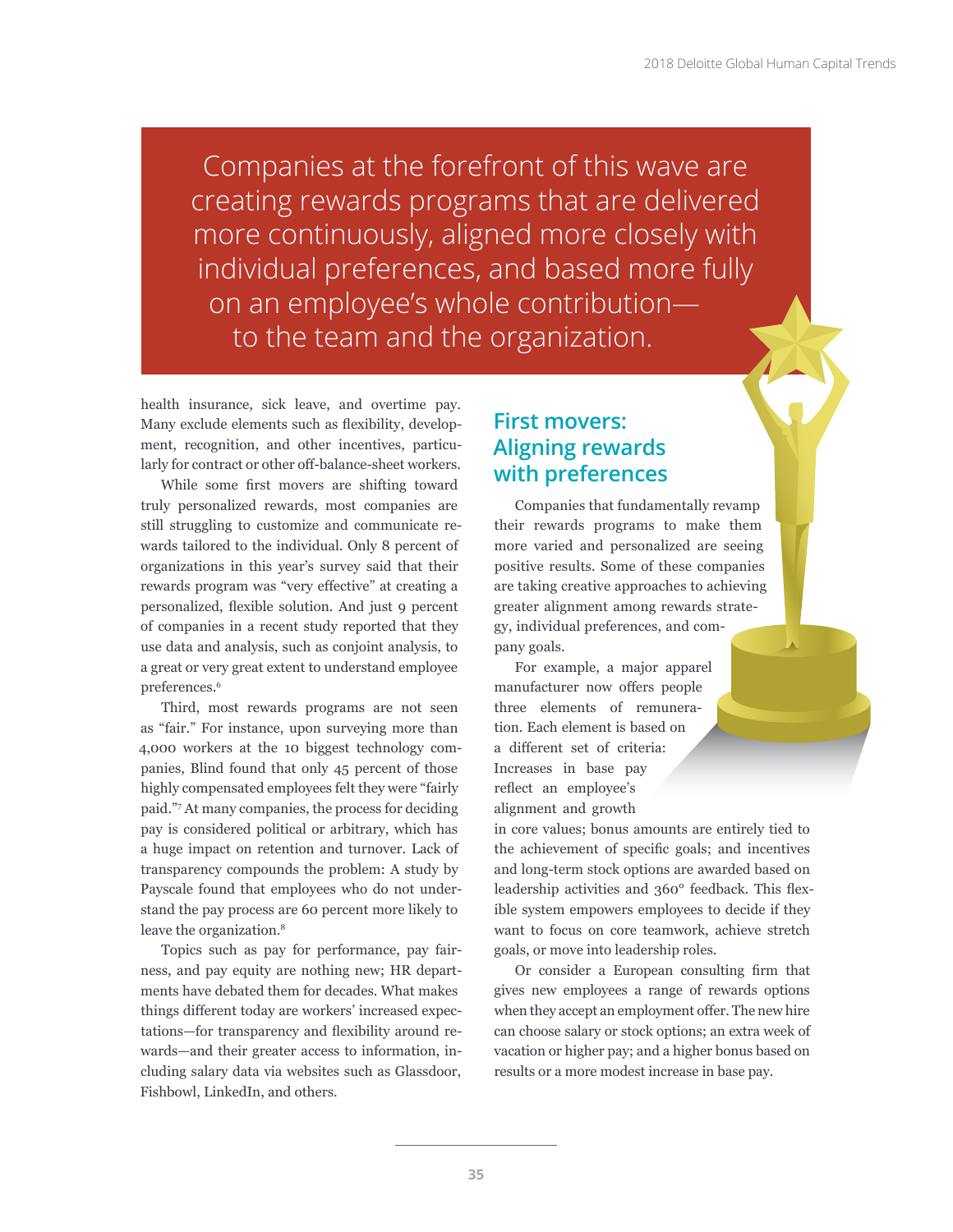Talent today wants a custom rewards experience that reflects how they live, work, and communicate—not a one-sizefits-all approach rooted in the past.

Patagonia has an innovative compensation and rewards model that aligns with its culture and identity. It goes beyond the historic mix of traditional benefits by adopting an unconventional approach to rewards that caters to employees' lives both inside and outside of work. This includes 26 threeday weekends per year, a surfing policy that allows employees to surf or do other exercise during work hours, and extensive family benefits such as on-site day care to support parenting and breastfeeding. Patagonia strongly believes in hiring passionate and motivated people who stand behind what they believe, and has seen a rise in performance and productivity when they are rewarded accordingly. The company encourages employees to treat work as play and regards its own workers as the ultimate customers, which means it places a special emphasis on how it treats and rewards them.9

# **Supporting continuous performance management**

Changing talent management approaches are a key driver of the evolution in rewards. A 2016 study found that three-quarters of employees said that their companies should change performance management practices, and less than 40 percent of corporate leaders said that these practices helped achieve business objectives.10 In a 2017 study, more than 70 percent of companies reported designing "continuous performance management" practices.11

A few pioneers have begun to create "continuous rewards" to match. For example, one consumer finance firm now both pays out its broad-based cash incentive plan and processes promotions twice a year, aligning with its semiannual approach to performance reviews and ratings.

Cisco's head of rewards favors an approach of continuous experimentation that involves listening to employee needs as well as understanding competitive benefits and rewards in the market. To promote transparency and trust, the company regularly benchmarks its total compensation against that of competing firms and gives employees a view of how each job family is paid compared to competitors.12

# **Keeping it personal**

Surprisingly, rewards are perhaps the last area of human capital to become personalized, even though personal preferences may be the most important in this area. As a result, companies that personalize rewards—or better yet, create an individual relationship around rewards with each worker—can seize a distinct advantage in the talent market.

Our view is that a system that offers a variety of rewards *and* a way to personalize them is the only structure with the required flexibility to meet the diverse needs and desires of today's variegated workforce. Talent today wants a custom rewards experience that reflects how they live, work, and communicate—not a one-size-fits-all approach rooted in the past.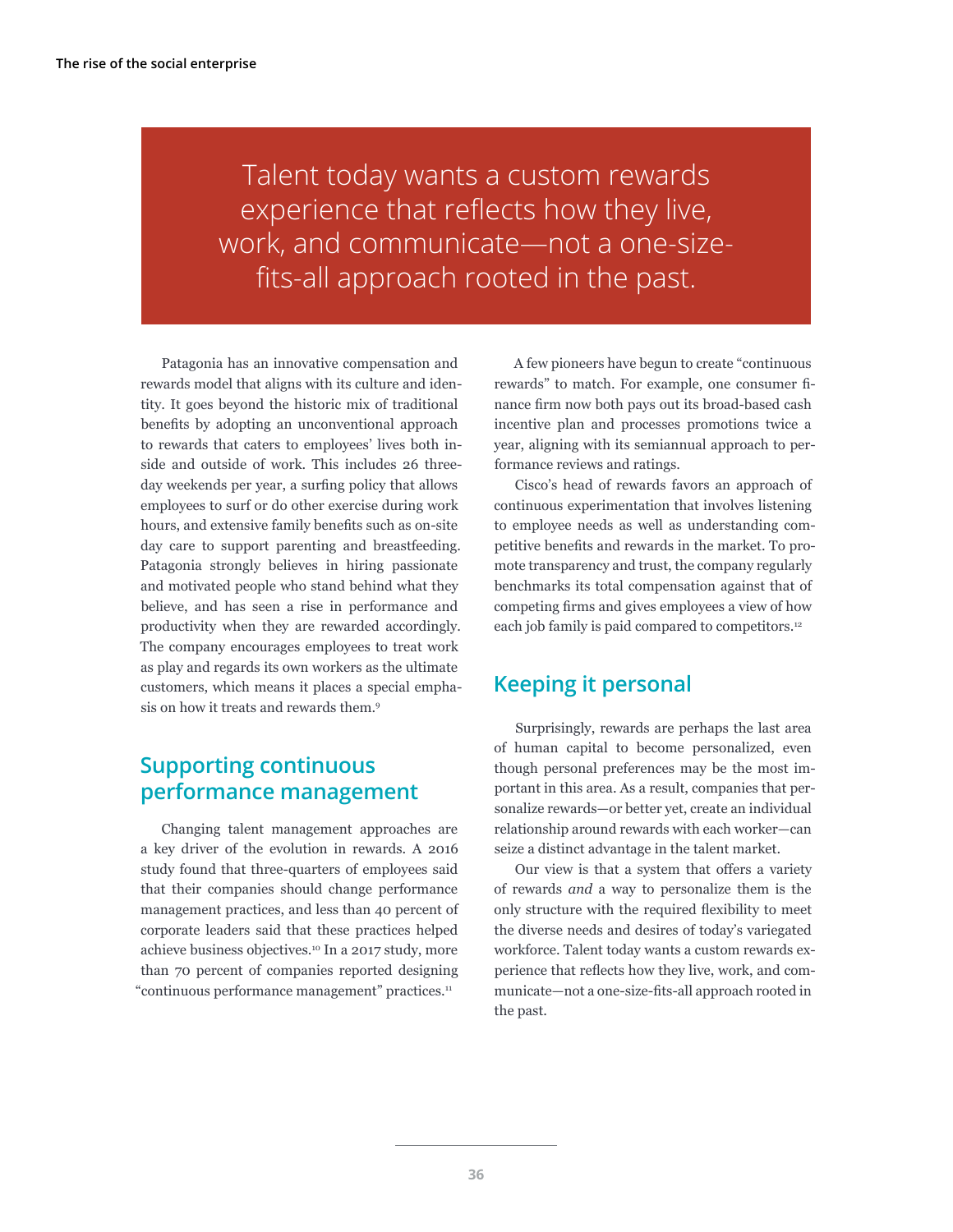# **THE BOTTOM LINE**

Most organizations now recognize the need to reshape rewards with a more personalized, agile, and holistic approach, matching other talent management strategies. The few organizations that have translated recognition into action have expanded their definition of rewards and looked beyond traditional approaches to design and delivery. The field remains wide open for organizations to experiment and test new tools in the effort to boost rewards' efficacy by establishing a personalized relationship with each worker.

#### **Table 2. What role does the C-suite play in capitalizing on new rewards? How can individuals adjust?**

| <b>CHRO</b>               | Recognize that overhauling talent management is not complete without<br>a corresponding overhaul of rewards. Use analytics to determine what<br>workers value in their rewards to appropriately align rewards programs<br>and generate a market advantage for your organization. Revisit your<br>rewards approach on an ongoing basis to reflect the continuing<br>evolution of the workforce and their priorities. |
|---------------------------|---------------------------------------------------------------------------------------------------------------------------------------------------------------------------------------------------------------------------------------------------------------------------------------------------------------------------------------------------------------------------------------------------------------------|
| <b>CIO</b>                | Work with HR to expand your organization's analytics capabilities in the<br>rewards space, and promote ways to use people analytics more broadly<br>across the organization. Rewards will continue to be an area where<br>employee insights can be incredibly beneficial.                                                                                                                                           |
| <b>CFO</b>                | Collaborate early and often with HR to understand how changes in<br>rewards structures can affect the workforce's overall cost, as rewards<br>make up a significant portion of the human capital balance sheet.                                                                                                                                                                                                     |
| <b>Chief risk officer</b> | Monitor regulations in the rewards space to understand how new<br>laws and policies could impact your organization's rewards strategy-<br>especially with respect to rewards for gig workers.                                                                                                                                                                                                                       |
| <b>Individuals</b>        | Tell your employer what you want and expect in your relationship with<br>the organization. Many organizations are now open to new ideas for a<br>variety of different rewards. It's up to you to make your voice heard.                                                                                                                                                                                             |

Source: Deloitte analysis.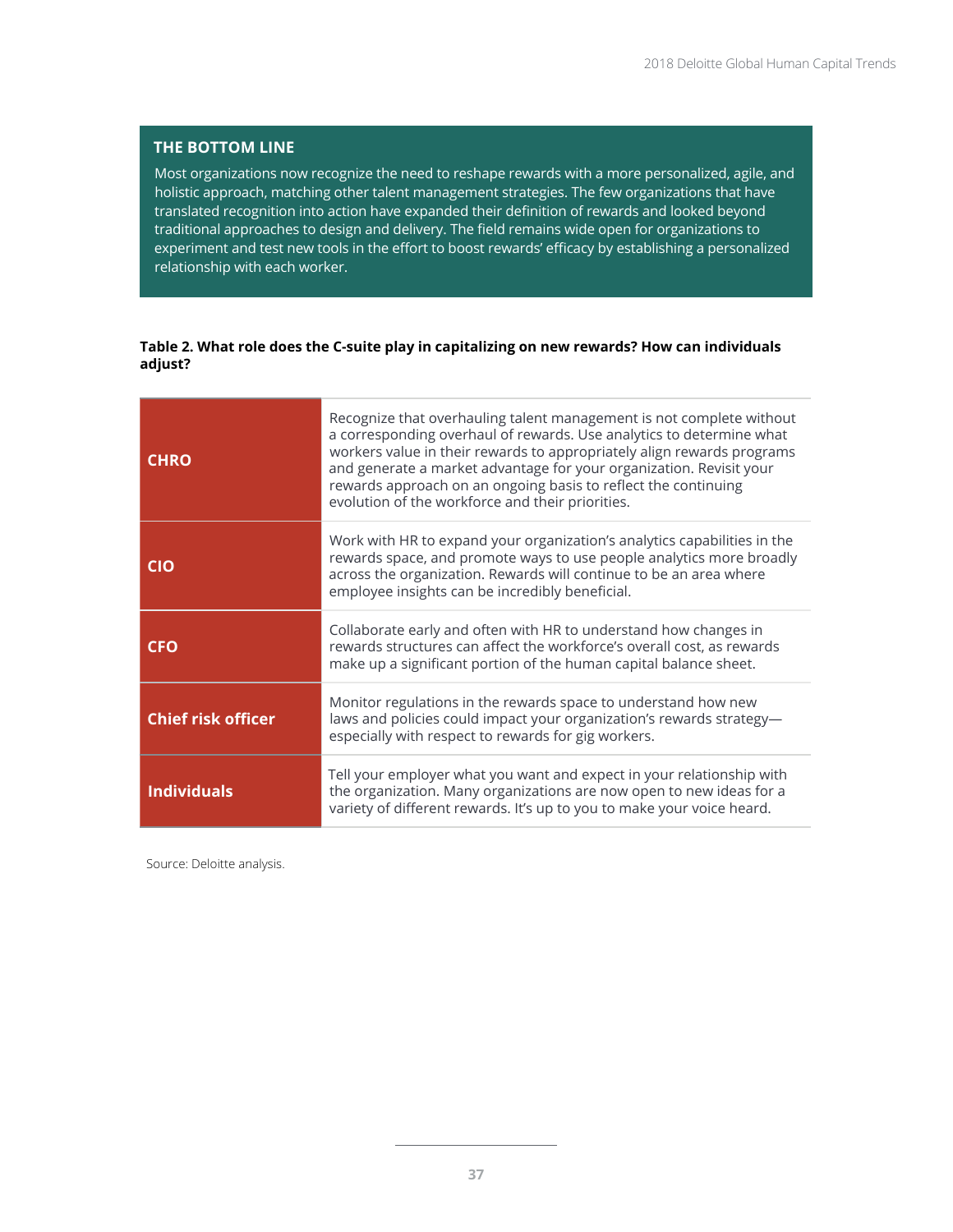# **ENDNOTES**

- 1. Bersin, Deloitte Consulting LLP, Performance management research, 2017.
- 2. Bersin, Deloitte Consulting LLP, High-impact total rewards research, 2018.
- 3. Ibid.
- 4. Society for Human Resource Management and Globoforce, *2018 SHRM/Globoforce employee recognition report*, 2018.
- 5. Bersin, Deloitte Consulting LLP, High-impact total rewards research, 2018.
- 6. Ibid.
- 7. Josh Bersin, conversations with Blind executives.
- 8. Dave Smith, "Most people have no idea whether they're paid fairly," *Harvard Business Review*, December 2015.
- 9. Dean Carter (CHRO, Patagonia), interview with the authors, February 2, 2018.
- 10. Alexia Elejalde-Ruiz, "Companies are scrapping annual performance reviews for real-time feedback," *Chicago Tribune*, April 22, 2016.
- 11. Bersin, Deloitte Consulting LLP, High-impact people analytics research, 2017.
- 12. Josh Bersin, conversations with Cisco executives.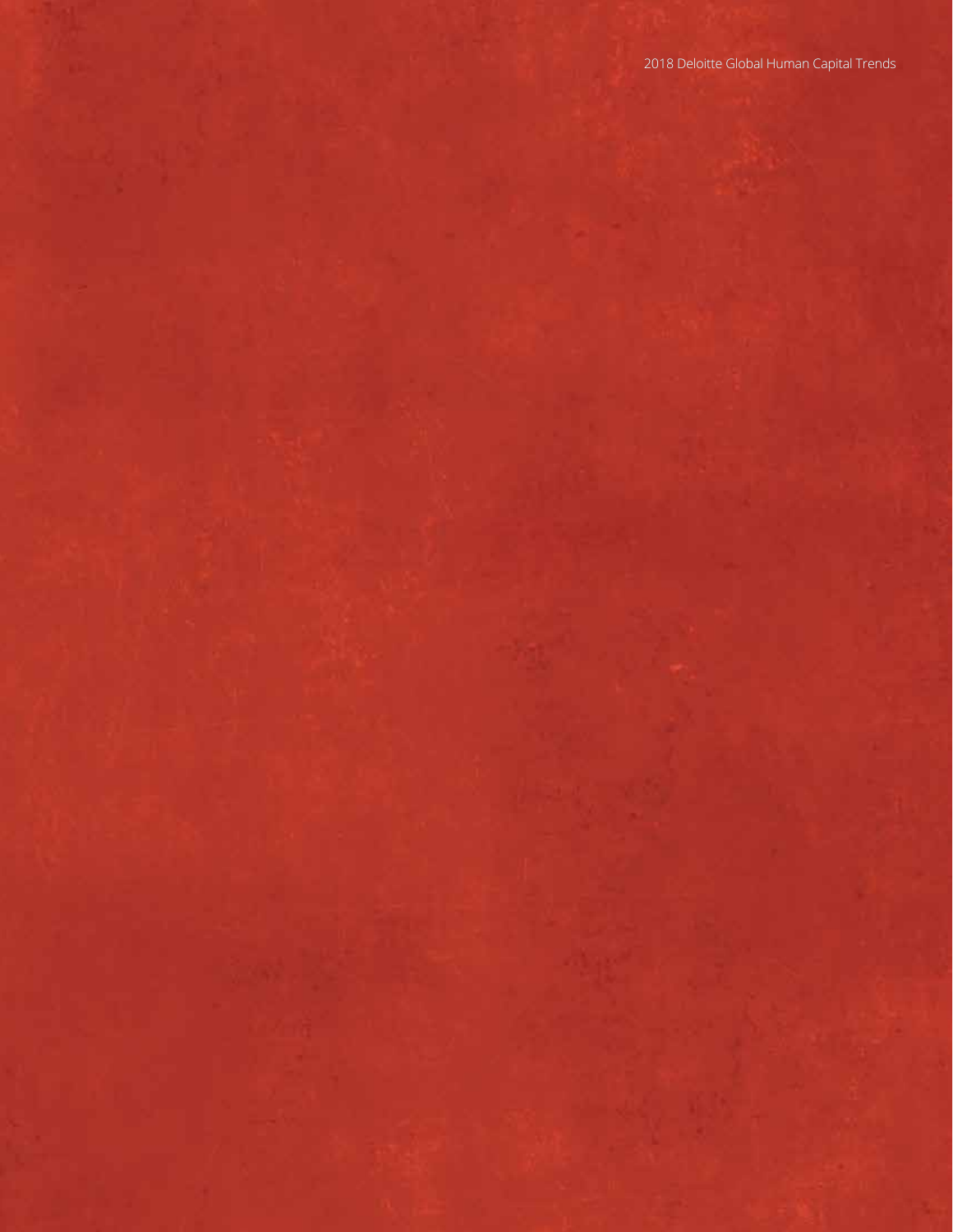# **AUTHORS**



#### **DIMPLE AGARWAL**

**Deloitte MCS Limited | dagarwal@deloitte.co.uk** 

Dimple Agarwal is the global leader of Organization Transformation and Talent for Deloitte's Human Capital practice, and also leads Deloitte Consulting's own talent agenda in the United Kingdom. She consults at the C-suite level on operating models and organizational design, HR and talent strategies, leadership strategies and development, and major transformation programs in the space of M&A, culture, and digital. In her 23 years of consulting, she has worked in the United Kingdom as well as in many Asian, African, and European countries. Agarwal holds a bachelor's degree in psychology and a master's degree in human resources.



#### **JOSH BERSIN**

**Deloitte Consulting LLP | jbersin@deloitte.com** 

Josh Bersin founded Bersin & Associates, now Bersin, in 2001 to provide research and advisory services focused on corporate learning. A frequent speaker at industry events and a popular blogger, he has been named one of HR's top influencers by multiple commentators. Bersin spent 25 years in product development, product management, marketing, and sales of e-learning and other enterprise technologies. He has a BS in engineering from Cornell, an MS in engineering from Stanford, and an MBA from the Haas School of Business at the University of California, Berkeley.



#### **GAURAV LAHIRI**

**Deloitte India | gauravlahiri@deloitte.com** 

Gaurav Lahiri leads Deloitte India's Human Capital consulting practice. He works with clients to align their organizations with their strategic agenda, including reviewing strategies, designing organization structures, implementing talent management programs, and formulating reward strategies to drive performance and motivation. Lahiri co-authored the 2007 book *The Indian CEO: A Portrait of Excellence* and has authored several papers on post-merger integration and change management. He graduated with honors in mathematics from Delhi University and holds an MBA from the XLRI School of Management.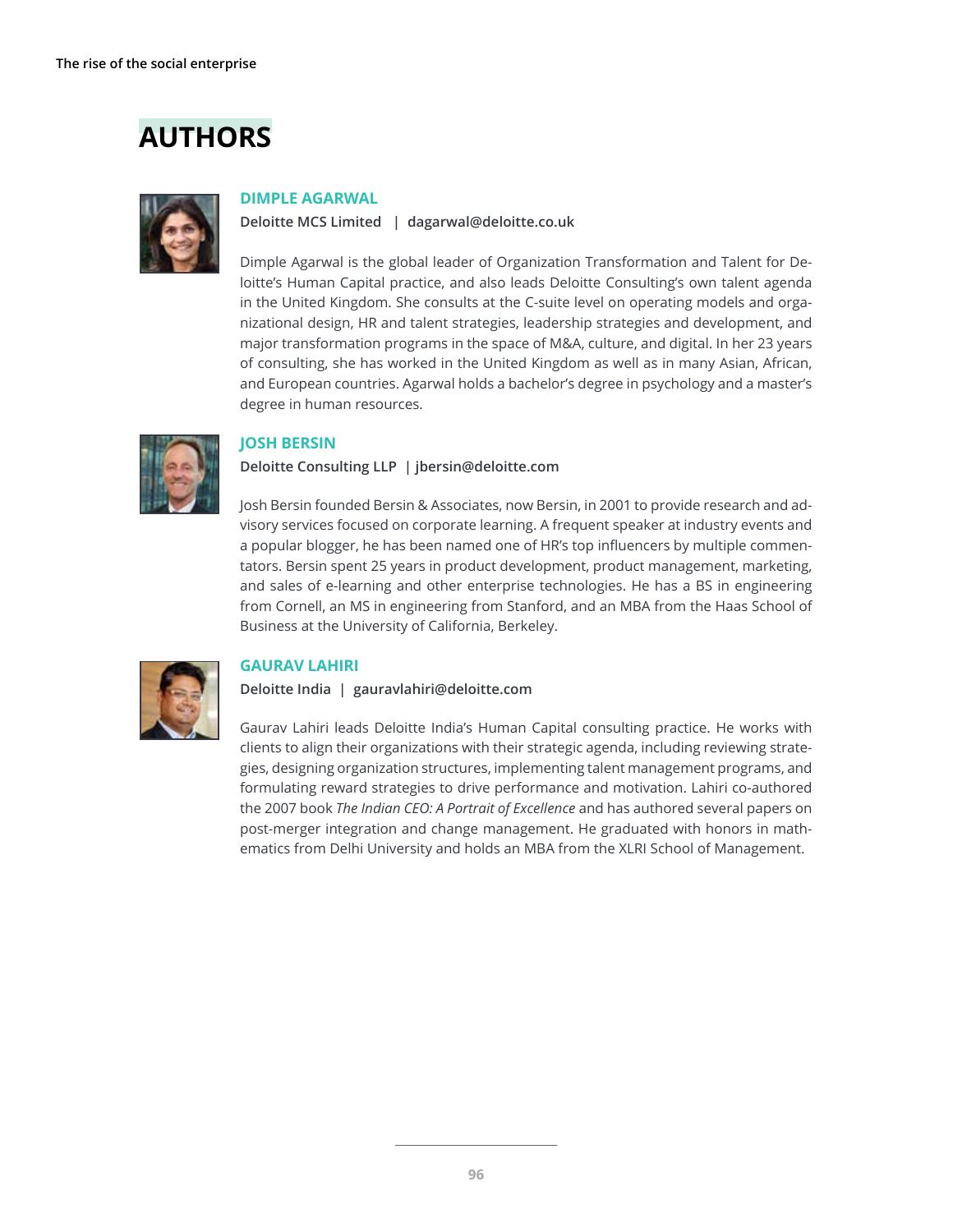

#### **JEFF SCHWARTZ**

**Deloitte Consulting LLP | jeffschwartz@deloitte.com** 

Jeff Schwartz, a principal with Deloitte Consulting LLP, is Deloitte's global leader for Human Capital Marketing, Eminence, and Brand and the US leader for the Future of Work. He is the US leader of the Innovation Tech Terminal (ITT), linking the Israeli start-up ecosystem with global clients. Schwartz is an advisor to senior business leaders at global companies, focusing on business transformation, organization, HR, talent, and leadership. He has lived and worked in the United States, Russia, Belgium, Kenya, Nepal, Sri Lanka, and India, and was based in Delhi and Mumbai from 2011 to 2016. He launched Deloitte's *Global Human Capital Trends* research in 2011. Schwartz has an MBA from the Yale School of Management and an MPA from Princeton's Woodrow Wilson School of Public and International Affairs.



# **ERICA VOLINI**

**Deloitte Consulting LLP | evolini@deloitte.com** 

Erica Volini is the US Human Capital leader for Deloitte Consulting. Throughout her 20 year career, Volini has worked with some of the world's leading organizations to link their business and human capital strategies. She is a frequent speaker on how market trends are impacting HR organizations and the HR profession as a whole. Within Deloitte, she is a member of Deloitte Consulting's management committee. Volini has a bachelor of science in industrial and labor relations from Cornell University.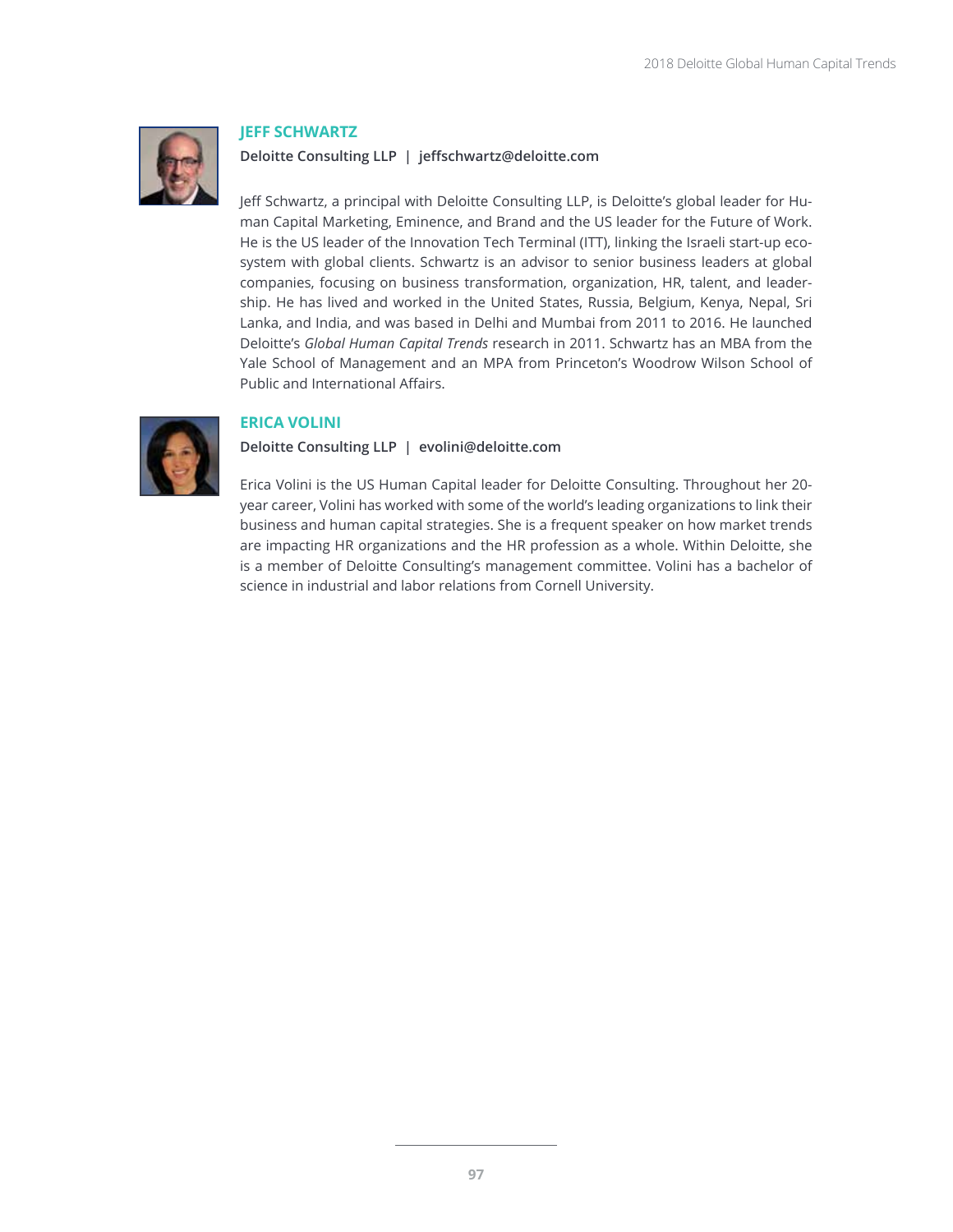# **GLOBAL HUMAN CAPITAL LEADERS**

#### **Global Human Capital leader**

**Brett Walsh** Deloitte MCS Limited bcwalsh@deloitte.co.uk

#### **Global Human Capital leader, Marketing, Eminence, and Brand**

**Jeff Schwartz**  Deloitte Consulting LLP jeffschwartz@deloitte.com

#### **Global Human Capital leader, Future of Work**

**Heather Stockton**  Deloitte Canada hstockton@deloitte.ca

#### **Global Employment Services leader**

**Nichola Holt** Deloitte Tax LLP nicholt@deloitte.com

#### **Global Organization Transformation and Talent leader**

**Dimple Agarwal** Deloitte MCS Limited dagarwal@deloitte.co.uk

#### **Global HR Transformation leader**

**Michael Stephan** Deloitte Consulting LLP mstephan@deloitte.com

## **Global Actuarial, Rewards, and Analytics leader**

**Darryl Wagner** Deloitte Consulting LLP [dawagner@deloitte.com](mailto:dawagner%40deloitte.com?subject=) 

# **HUMAN CAPITAL COUNTRY LEADERS**

#### AMERICAS

#### **Americas**

**Verónica Melián** Deloitte SC vmelian@deloitte.com

#### **United States**

**Erica Volini** Deloitte Consulting LLP evolini[@deloitte.com](mailto:evolini%40deloitte.com?subject=)

#### **Canada**

**Jeff Moir** Deloitte Canada jmoi[r@deloitte.ca](mailto:JMOIR%40deloitte.ca?subject=)

#### **Argentina**

**Maria Soledad Ruilopez** Deloitte & Co. SA sruilopez@deloitte.com

#### **Brazil**

**Roberta Yoshida** Deloitte Consultores royoshid[a@deloitte.c](mailto:royoshida%40deloitte.com?subject=)om

#### **Chile**

**Marcel Villegas** Deloitte Audit y Consult. marvillegas@deloitte.com

#### **Colombia and Peru**

**Alejandra D'Agostino** Deloitte & Touche SRL [aldagostino@deloitte.com](mailto:aldagostino%40deloitte.com?subject=)

#### **Costa Rica**

**Sofia Calderon** Deloitte & Touche SA socalderon@deloitte.com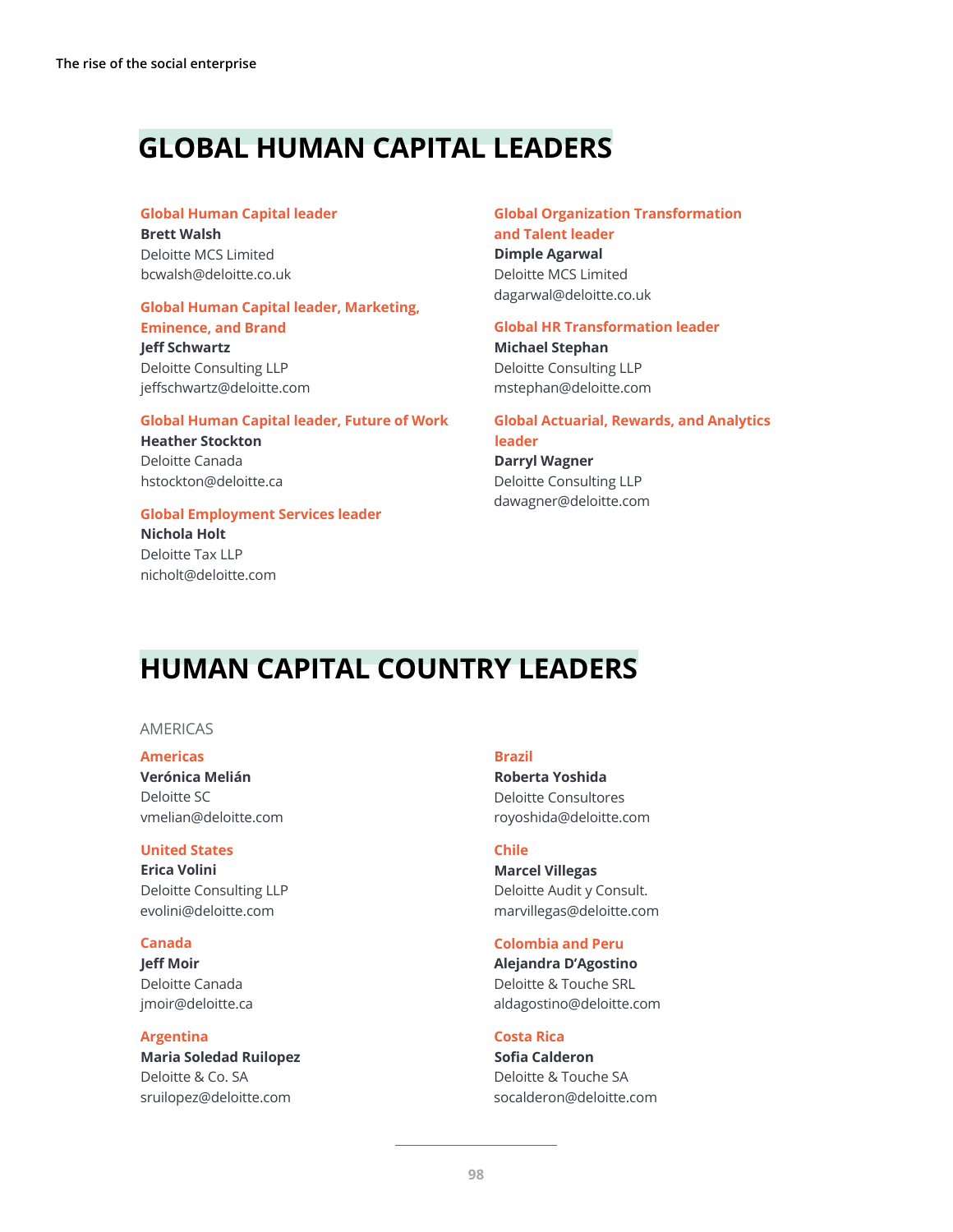#### AMERICAS (CONT.)

#### **Dutch Caribbean**

**Maghalie van der Bunt** Deloitte Dutch Caribbean mvanderbunt@deloitte.com

#### **Ecuador**

**Roberto Estrada** Andeanecuador Consultores restrada@deloitte.com

# **Mexico**

**Tomas Fernandez**  Deloitte Consulting Mexico tofernandez@deloittemx.com

#### **Panama**

**Jessika Malek** Deloitte Consultores jmalek@deloitte.com

#### **Uruguay, LATCO**

**Verónica Melián** Deloitte SC vmelian@deloitte.com

#### ASIA PACIFIC

# **Asia Pacific & China**

**Jungle Wong** Deloitte Consulting (Shanghai) Co. Ltd, Beijing Branch junglewong@deloitte.com.cn

#### **Australia**

**David Brown** Deloitte Touche Tohmatsu davidbrown@deloitte.com.au

#### **India**

**Gaurav Lahiri** Deloitte India [gauravlahiri@deloitte.com](mailto:gauravlahiri%40deloitte.com?subject=)

# **Japan**

**Akio Tsuchida** Deloitte Tohmatsu Consulting Co. Ltd akitsuchida@tohmatsu.co.jp

#### **Korea**

**Eric Seok Hoon Yang**  Deloitte Consulting seoyang@deloitte.com

#### **New Zealand**

**Hamish Wilson** Deloitte hawilson@deloitte.co.nz

## **Southeast Asia**

**Mark Maclean** Deloitte Consulting Pte Ltd mmaclean@deloitte.com

#### EUROPE, MIDDLE EAST, AND AFRICA

#### **EMEA**

**Ardie Van Berkel** Deloitte Consulting BV avanberkel@deloitte.nl

#### **United Kingdom**

**Anne-Marie Malley** Deloitte MCS Limited amalley@deloitte.co.uk

#### **Africa**

**Pam Maharaj** Deloitte Consulting Pty pammaharaj@deloitte.co.za

#### **Austria**

**Christian Havranek** Deloitte Austria chavranek@deloitte.at

#### **Belgium**

**Yves van Durme** Deloitte Consulting yvandurme@deloitte.com

#### **CIS**

**Gulfia Ayupova** CJSC Deloitte & Touche CIS gayupova@deloitte.ru

## **Cyprus**

**George Pantelides** Deloitte Ltd gpantelides@deloitte.com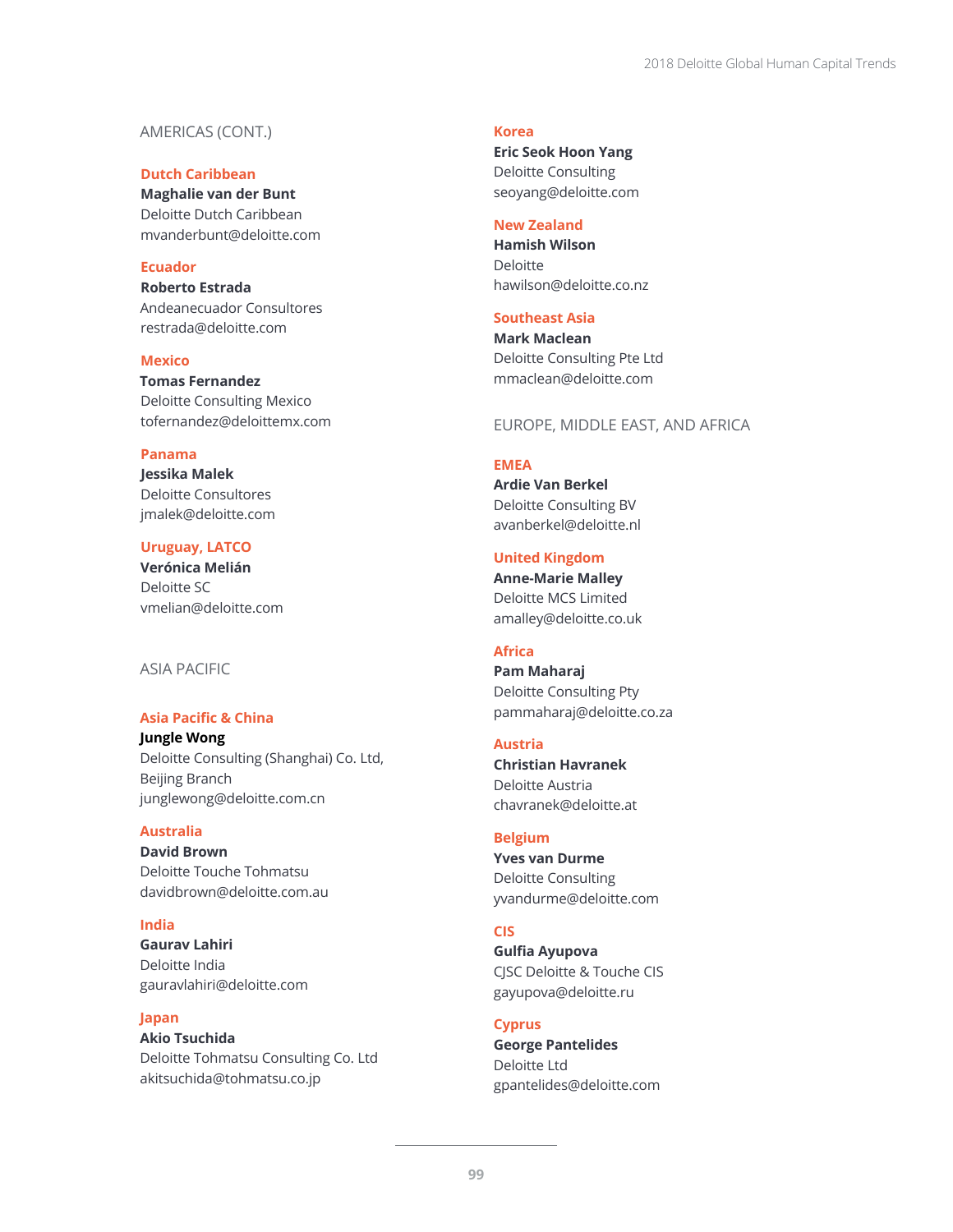## EUROPE, MIDDLE EAST, AND AFRICA (CONT.)

#### **Czech Republic**

**Pavel Šimák** Deloitte Advisory s.r.o. psimak@deloittece.com

#### **Denmark and Nordics**

**Filip Gilbert** Deloitte Denmark fgilbert@deloitte.dk

#### **East Africa (Kenya, Tanzania, Uganda)**

**George Hapisu** Deloitte & Touche Kenya ghapisu@deloitte.co.ke

#### **Finland**

**Eva Tuominen** Deloitte Oy [eva.tuominen@deloitte.fi](mailto:eva.tuominen%40deloitte.fi?subject=)

#### **France**

**Philippe Burger** Deloitte Conseil phburger@deloitte.fr

#### **Germany Udo Bohdal-Spiegelhoff** Deloitte Consulting GmbH ubohdal@deloitte.de

#### **Ireland**

**Valarie Daunt** Deloitte & Touche vdaunt@deloitte.ie

#### **Israel**

**Maya Barlev** Brightman Almagor Zohar & Co. mbarlev@deloitte.co.il

**Italy Lorenzo Manganini** Deloitte Consulting SRL lmanganini@deloitte.it

#### **Luxembourg**

**Basil Sommerfeld** Deloitte Tax & Consulting bsommerfeld@deloitte.lu

#### **Middle East**

**Ghassan Turqieh** Deloitte & Touche (ME) gturqieh@deloitte.com

#### **Netherlands**

**Petra Tito** Deloitte Consulting BV ptito@deloitte.nl

#### **Norway**

**Eva Gjovikli** Deloitte AS egjovikli@deloitte.no

#### **Poland**

**Michał Olbrychowski** Deloitte Business Consulting SA molbrychowski@deloittece.com

#### **Portugal**

**José Subtil** Deloitte Consultores SA jsubtil@deloitte.pt

#### **Spain**

**Joan Pere Salom** Deloitte Advisory SL josalom@deloitte.es

#### **Sweden**

**Victor Kotnik** Deloitte Sweden vkotnik@deloitte.se

## **Switzerland**

**Myriam Denk** Deloitte Consulting Switzerland mydenk@deloitte.ch

#### **Turkey**

**Cem Sezgin** Deloitte Turkey csezgin@deloitte.com

# **West Africa (Nigeria and Ghana) Joseph Olofinsola**

Deloitte & Touche Nigeria jolofinsola@deloitte.com.ng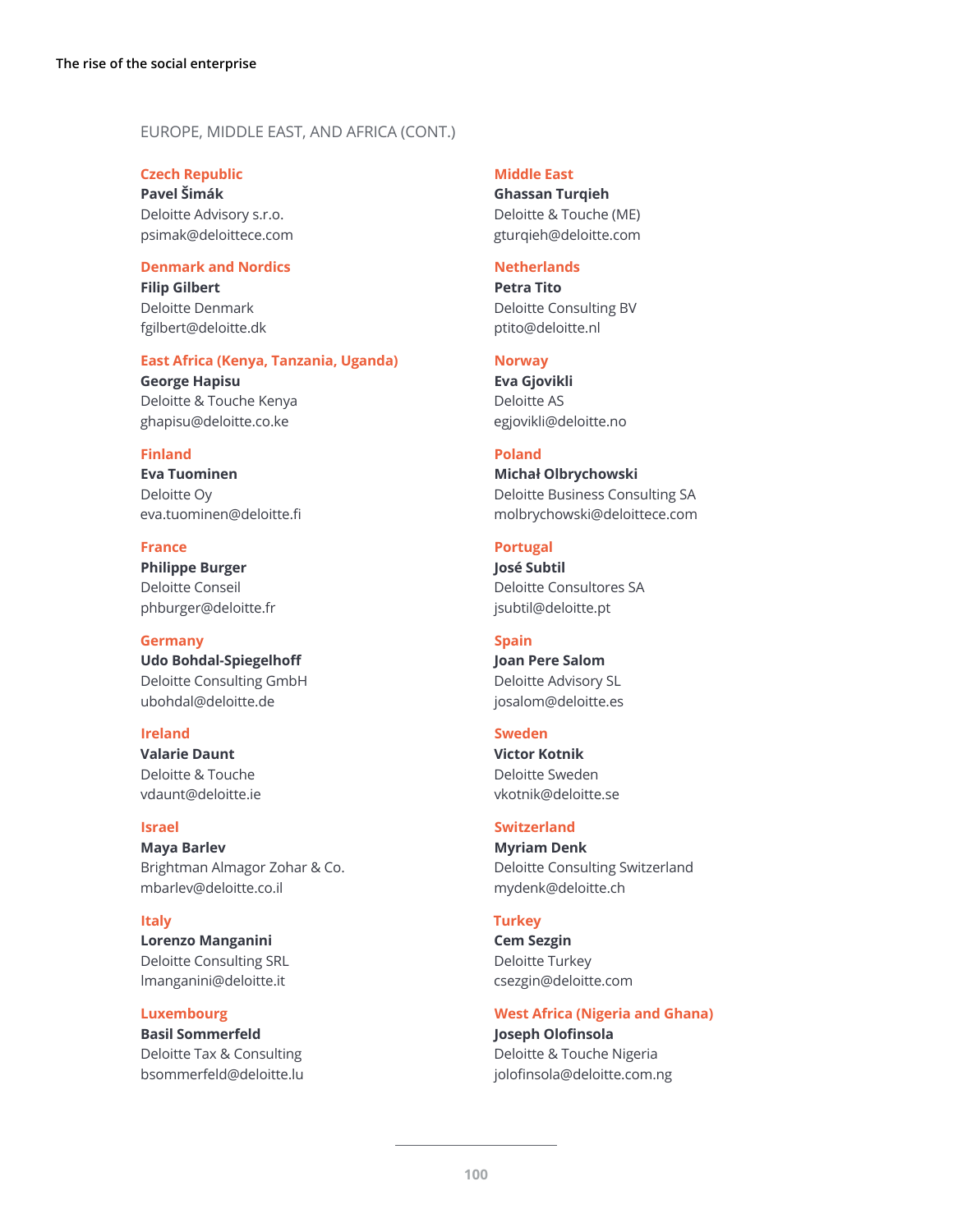# **ACKNOWLEDGEMENTS**

The creation of Deloitte's 2018 *Global Human Capital Trends* report was a team effort involving many practitioners from around the globe. The report leverages not only the results of our survey of more than 11,000 business and HR leaders, but also the insights from our many Human Capital partners from their interactions with business and HR leaders throughout the year.

We would not have been able to produce this report without the energy of our dedicated team:

**Julia Epstein** and **Julie May**, who helped to lead this program from the US and Global, and their team of **Daniel Baicker, Tracy Martin**, and **Joycelyn Finley**, who coordinated and executed all of the program **initiatives and worked tirelessly with our global team.**

**Amy Farner**, who led a flawless data design and analysis effort that generated our largest response in history. Her guidance and coaching was unwavering and we are forever grateful. **Shivank Gupta** and **Mukta Goyal** for their efforts on the survey and analytics, together with their colleagues: **Udita Arora**, **Ushasi Bandyopadhyay**, **Archana Bhat**, **Saylee Bhorkar**, **Ananshi Chugh**, **Srishti Dayal**, **Ankita Jain**, **Rachit Jain**, **Bhumija Jain**, **Shruti Kalaiselvan**, **Ashish Kainth**, **Yasmine Kakkar**, **Sania Motwani**, **Sahana Nabaneeta**, **Anjali Naik**, **Divya Patnaik**, **Sangeet Sabharwal**, **Vrinda Sarkar**, **Sonia Sharma**, **Goral Shroff**, **Taneet Singh Ranhotra**, and **Manan Vij**.

**Christy Hodgson**, who drove the marketing strategy and app branding and helped to bring together how the *Human Capital Trends* story was told. Her strategic mind and flawless coordination allowed us to increase the power of the story and the company videos. **Melissa Doyle** and **Steve Dutton** for their leadership in public relations.

**Andrew Pollen** and the Deloitte Digital team who partnered with us to lead the design and development of the new HC Trends web app. **Nidal Haddad** for his executive sponsorship from Deloitte Digital.

The Deloitte Insights team that supported the report's publication, including **Junko Kaji**, who provided editorial guidance; **Sonya Vasilieff**, our Deloitte Insights art director; **Sarah Jersild**, who created the Deloitte Insights introductory video; **Alok Pepakayala**, who assisted the app development team; and **Amy Bergstrom** and **Alex Kawecki**, who led Deloitte Insights' deployment efforts.

**Sue Ostaszewski**, **Karen Miklic**, **Laura Elias**, and **Marykate Reese**, who created the marketing assets, and **Shannon Pincus**, **Caroline Regan Williams**, **Ayushi Agarwal**, **Christina Anderson**, **Maggie Godleski**, **Caroline Levy**, and **Devina Vimadalal**, who drove the development of the company videos in the app. **Deepti Agarwal**, **Angela Ayton**, **Bob Hughes**, **Lucy Matthews**, **Reuben Paul**, and **Gloria Viedma Navarro**, who worked on the client-facing materials for this year's report.

**Mia Farnham**, **Alejandra Arrue**, and **Dany Rifkin** for their support in conducting research to support the trends.

**Jennifer Fisher**, **Michelle Machalani**, and **Susanna Samet** for providing their expertise in diversity and inclusion and in public policy.

**Jeffrey Winn** and **Elaine Loo** for providing their expertise in cyber.

**Vivek Katyal** for providing his expertise and input on the people data chapter.

**Stacey Philpot**, **Jeff Rosenthal**, and **Pushp Deep Gupta** for their expertise and input on the C-suite chapter.

**Walt Sokoll**, **Chetan Jain**, and **Leendert van der Bijil** for their expertise in the HCM technology space.